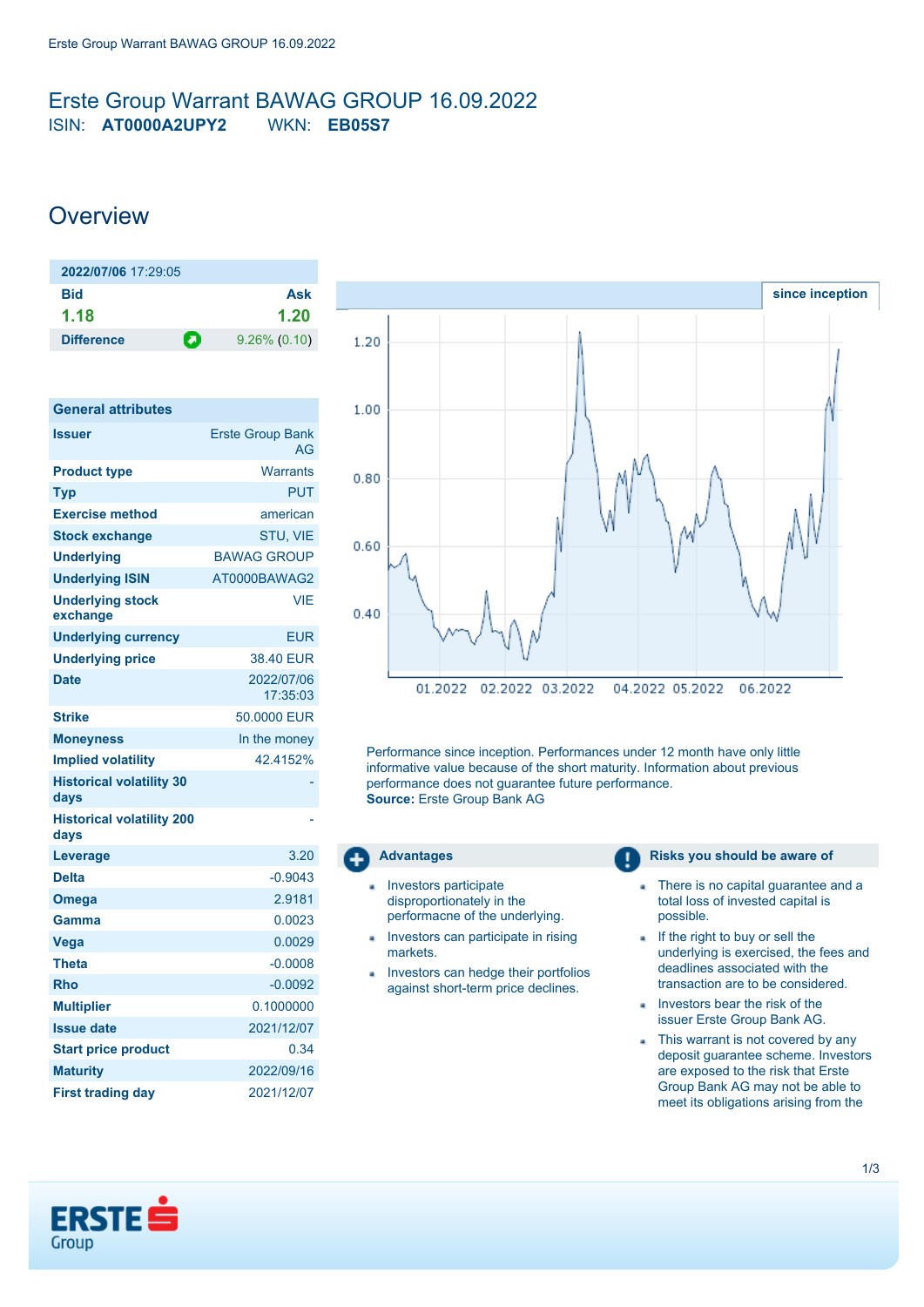| <b>Last trading day</b> | 2022/09/14 |
|-------------------------|------------|
| Quanto                  | no         |
| <b>Currency</b>         | <b>FUR</b> |

The calculation of the key figures is based on the most recently delivered price of the underlying (see date/time stamp in tab underlying).

| <b>Price information</b> |  |
|--------------------------|--|
|                          |  |

| <b>Today open</b>           | 1.01  |
|-----------------------------|-------|
| <b>Today high</b>           | 1.18  |
| <b>Today low</b>            | 1.00  |
| <b>Close (previous day)</b> | 1.08  |
| Spread in %                 | 1.67% |
| <b>Spread absolute</b>      | 0.02  |
| <b>Spread harmonised</b>    | 0.20  |
| High price (52 weeks)       | 1.34  |
| Low price (52 weeks)        | 0.26  |

| <b>Performance</b>                           |            |
|----------------------------------------------|------------|
| <b>Performance YTD in %</b>                  | $+231.46%$ |
| Performance 1 month in %                     | $+201.02%$ |
| Performance 6 months in %                    | +226.87%   |
| Performance 1 year in %                      |            |
| Performance 3 years in %                     |            |
| Performance 5 years in %                     |            |
| <b>Performance since inception</b><br>in $%$ | +250.00%   |

### **Warrants | Description**

#### **What are put warrants?**

Warrants are securities that transfer the right (but not the obligation) to the holder to buy or sell an underlying instrument (for example, a share). A put warrant gives investors the right to sell the underlying instrument at a later date for an agreed price (i.e. the strike price). A warrant may be either exercised during the term (American style) or at the end of it (European style). Warrants may be traded on the stock exchange or over the counter.

#### **How do put warrants work?**

A put warrant gives investors the right to sell the underlying instrument at a later date for an agreed price. They will only want to exercise this right if the price of the underlying is below the strike price ("in the money"). This way investors could buy the underlying instrument on the stock exchange and sell it to the issuer at the higher strike price. In practice, instead of the actual delivery of the underlying instrument the transaction tends to be settled in cash by paying the difference between the price of the underlying on the day of exercise and the strike price.

Warrants offer investors the chance to benefit disproportionately from fluctuations in the price of the underlying. This leverage effect is due to the relatively lower capital investment for the purchase of a warrant compared to a direct investment in the underlying.

#### **Secondary market**

During the term it is possible to sell the product during the trading hours at the exchanges, where the product is listed.



warrant in the event of insolvency or over-indebtedness or from an official order (bail-in regime). A total loss of invested capital is possible.